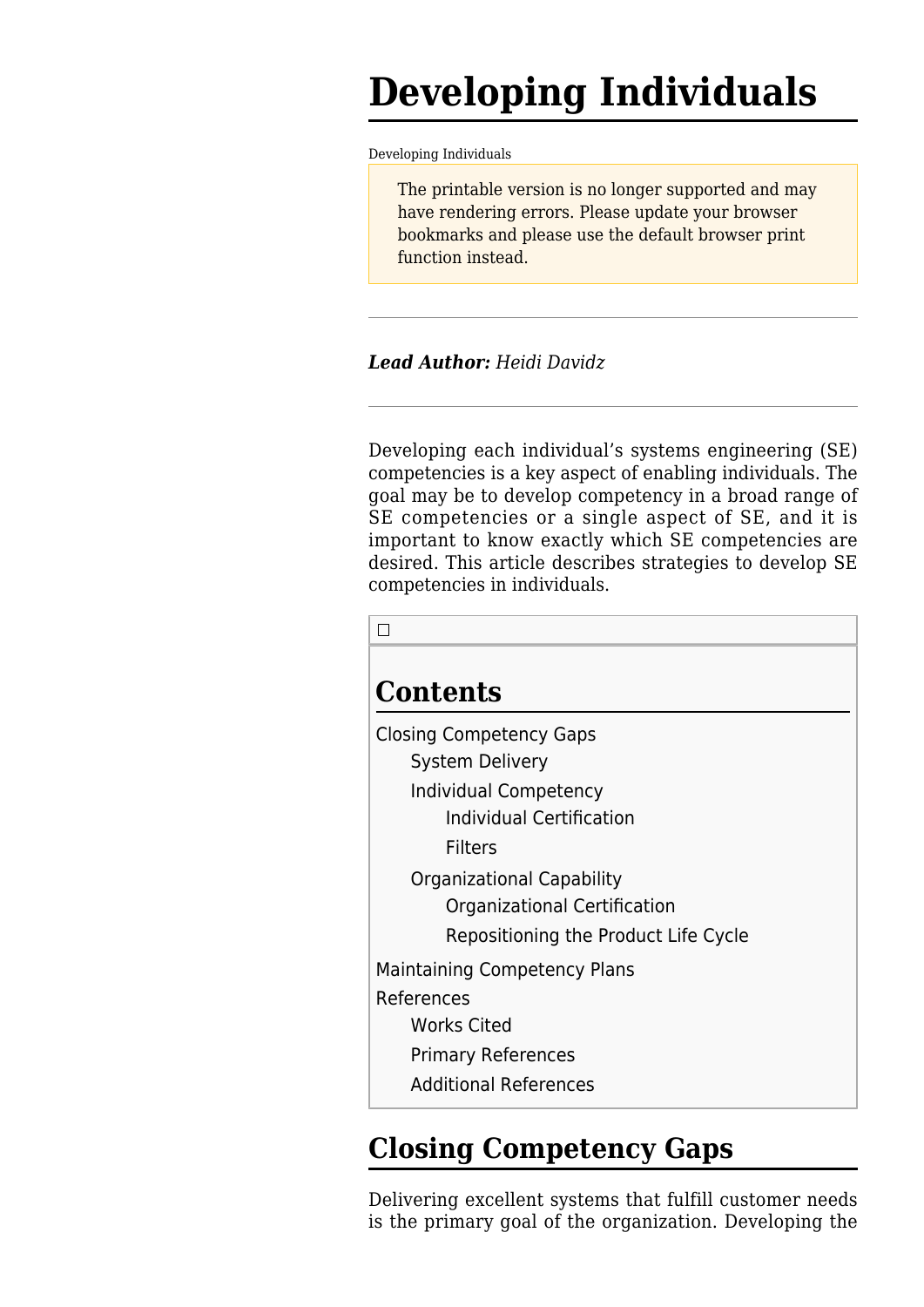''capability *to deliver such systems is a secondary goal, and while necessary, is not sufficient. To attain both of these goals, the organization must assess itself and effect a strategy to identify and close competency gaps.*

To identify competency gaps, an organization may take two basic steps:

- 1. Listing desired competencies, as discussed in [Roles](http://sandbox.sebokwiki.org/Roles_and_Competencies) [and Competencies;](http://sandbox.sebokwiki.org/Roles_and_Competencies) and
- 2. Assessing the competencies of individual systems engineers, as discussed in [Assessing Individuals.](http://sandbox.sebokwiki.org/Assessing_Individuals)

Models useful for listing competencies include the International Council on Systems Engineering (INCOSE) United Kingdom Advisory Board model (Cowper et al. 2005; INCOSE 2010), the ENG Competency Model (DAU 2013), and the Academy of Program/Project & Engineering Leadership (APPEL 2009) model (Menrad and Lawson 2008).

Once the organization knows the SE competencies it needs to develop to close the competency gaps it has identified, it may choose from the several methods (Davidz and Martin 2011) outlined in the table below.

| $ $ Goal                                                      | Objective                                           | <b>Method</b>                                                    |
|---------------------------------------------------------------|-----------------------------------------------------|------------------------------------------------------------------|
| <b>PRIMARY</b><br>$GOAL =$<br><b>Delivery of</b><br>excellent | llFocus on<br>successful<br>performance<br>loutcome | Corporate intiatives                                             |
| systems to<br>fulfill<br>customer<br>needs                    | llFocus on<br>performance of<br>project team        | Team coaching of project<br>team for performance<br>lenhancement |

**Table 1. SE Competency Development Framework.** (SEBoK Original)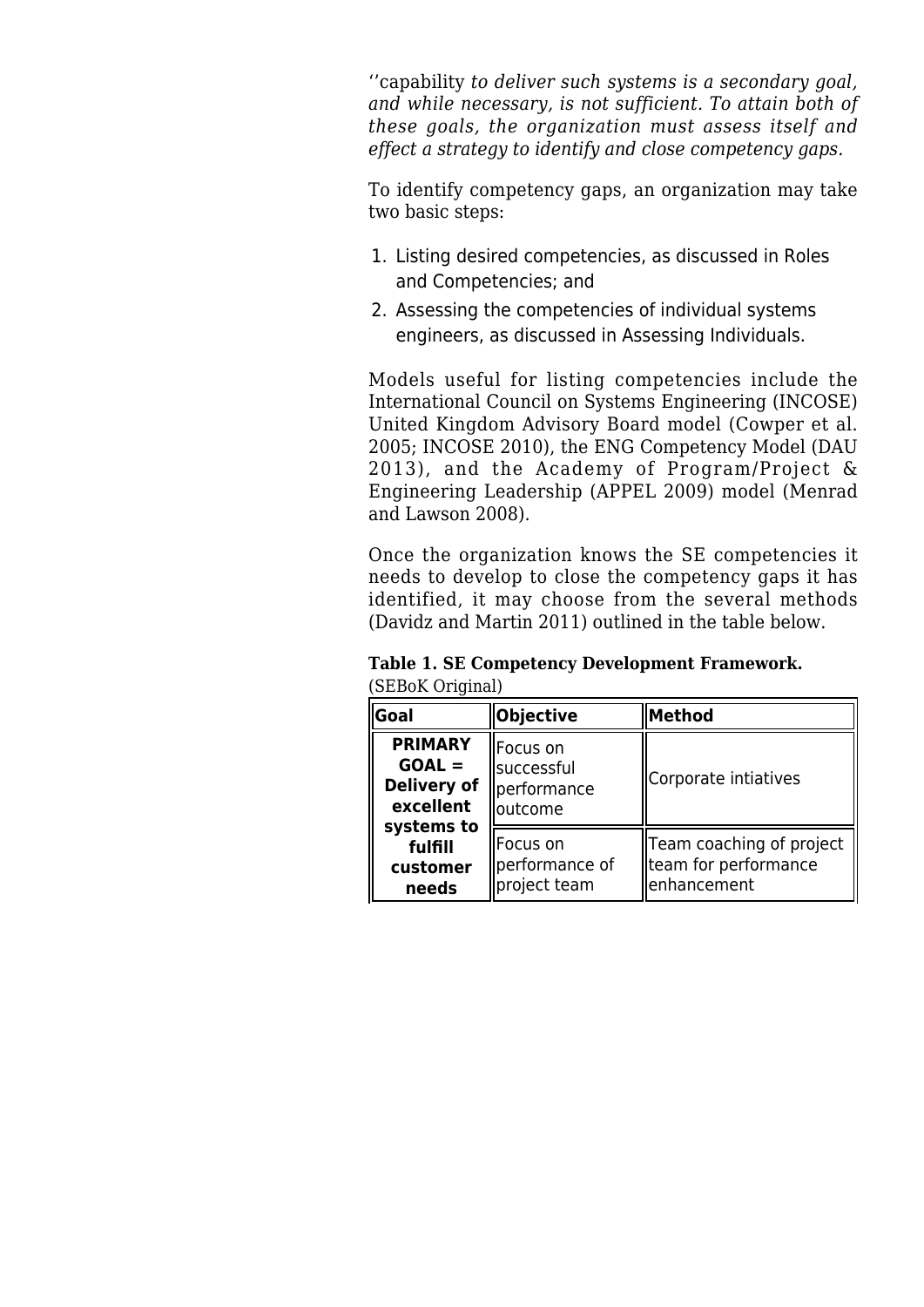| <b>SECONDARY</b><br>$GOAL =$<br>Competency<br>to deliver<br>excellent<br>systems to<br>fulfill<br>customer<br>needs | Develop individual<br>competency                                        | Training courses                                                                                 |
|---------------------------------------------------------------------------------------------------------------------|-------------------------------------------------------------------------|--------------------------------------------------------------------------------------------------|
|                                                                                                                     |                                                                         | Job rotation                                                                                     |
|                                                                                                                     |                                                                         | Mentoring                                                                                        |
|                                                                                                                     |                                                                         | Hands-on experience                                                                              |
|                                                                                                                     |                                                                         | Develop a few hand-<br>picked individuals                                                        |
|                                                                                                                     |                                                                         | University educational<br>degree program                                                         |
|                                                                                                                     |                                                                         | Customized educational<br>program                                                                |
|                                                                                                                     |                                                                         | Combination program -<br>education, training, job<br>rotation, mentoring,<br>hands-on experience |
|                                                                                                                     |                                                                         | Course certificate<br>program                                                                    |
|                                                                                                                     | Ensure individual<br>competency<br>through<br>certification             | Certification program                                                                            |
|                                                                                                                     | Filter those<br>working in<br>systems roles                             | Use individual<br>characteristics to select<br>employees for systems<br>roles                    |
|                                                                                                                     | Ensure<br>organizational<br>competency<br>through<br>certification      | <b>ISO 9000</b>                                                                                  |
|                                                                                                                     | Develop<br>organizational<br>systems<br>competency<br>through processes | Process improvement<br>using an established<br>framework                                         |
|                                                                                                                     |                                                                         | Concept maps to identify<br>the thought processes of<br>senior systems engineers                 |
|                                                                                                                     |                                                                         | Standarize systems<br>policies and procedures<br>for consistency                                 |
|                                                                                                                     |                                                                         | Systems engineering web<br>portal                                                                |
|                                                                                                                     |                                                                         | Systems knowledge<br>management repository                                                       |
|                                                                                                                     |                                                                         | On-call organizational<br>experts                                                                |
|                                                                                                                     |                                                                         | Rotating professor who<br>works at company part-<br>time and is at university<br>part-time       |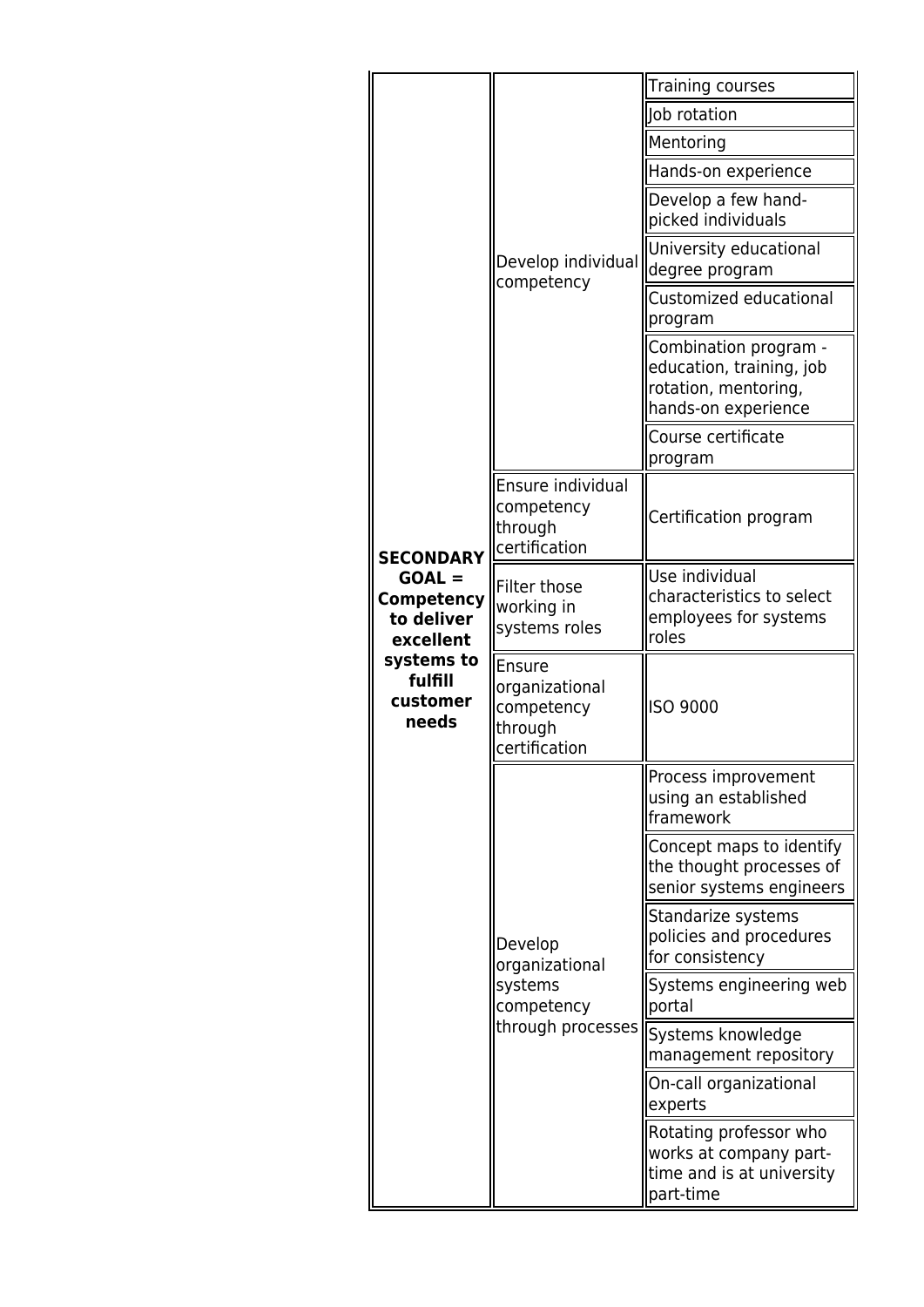# **System Delivery**

Some organizations mount initiatives which focus directly on successful system delivery. Others focus on project team performance, in some cases by offering coaching, as a means to ensure successful system delivery.

One example of the latter approach is the performance enhancement service of the US National Aeronautics and Space Administration (NASA) Academy of Program/Project & Engineering Leadership (APPEL), which assesses team performance and then offers developmental interventions with coaching (NASA 2010).

Organizations pursue multiple paths towards developing the capability to deliver excellent systems, including:

- developing the competency of individuals;
- developing the competency of the organization through processes (Davidz and Maier 2007); and
- putting measures in place to verify the efficacy of the selected methods.

### **Individual Competency**

An organization may choose a combination of methods to develop individual systems competency. General Electric's Edison Engineering Development Program (GE 2010) and Lockheed Martin's Leadership Development Programs (Lockheed Martin 2010) are examples among the many combination programs offered within companies.

Whether or not the program is specifically oriented to develop systems skills, the breadth of technical training and experience, coupled with business training, can produce a rich understanding of systems for the participant. Furthermore, new combination programs can be designed to develop specific systems-oriented skills for an organization.

Methods for developing individual competency include:

**classroom or online training courses**, a traditional choice for knowledge transfer and skill acquisition. Here, an instructor directs a classroom of participants. The method of instruction may vary from a lecture format to case study work to hands-on exercises. The impact and effectiveness of this method varies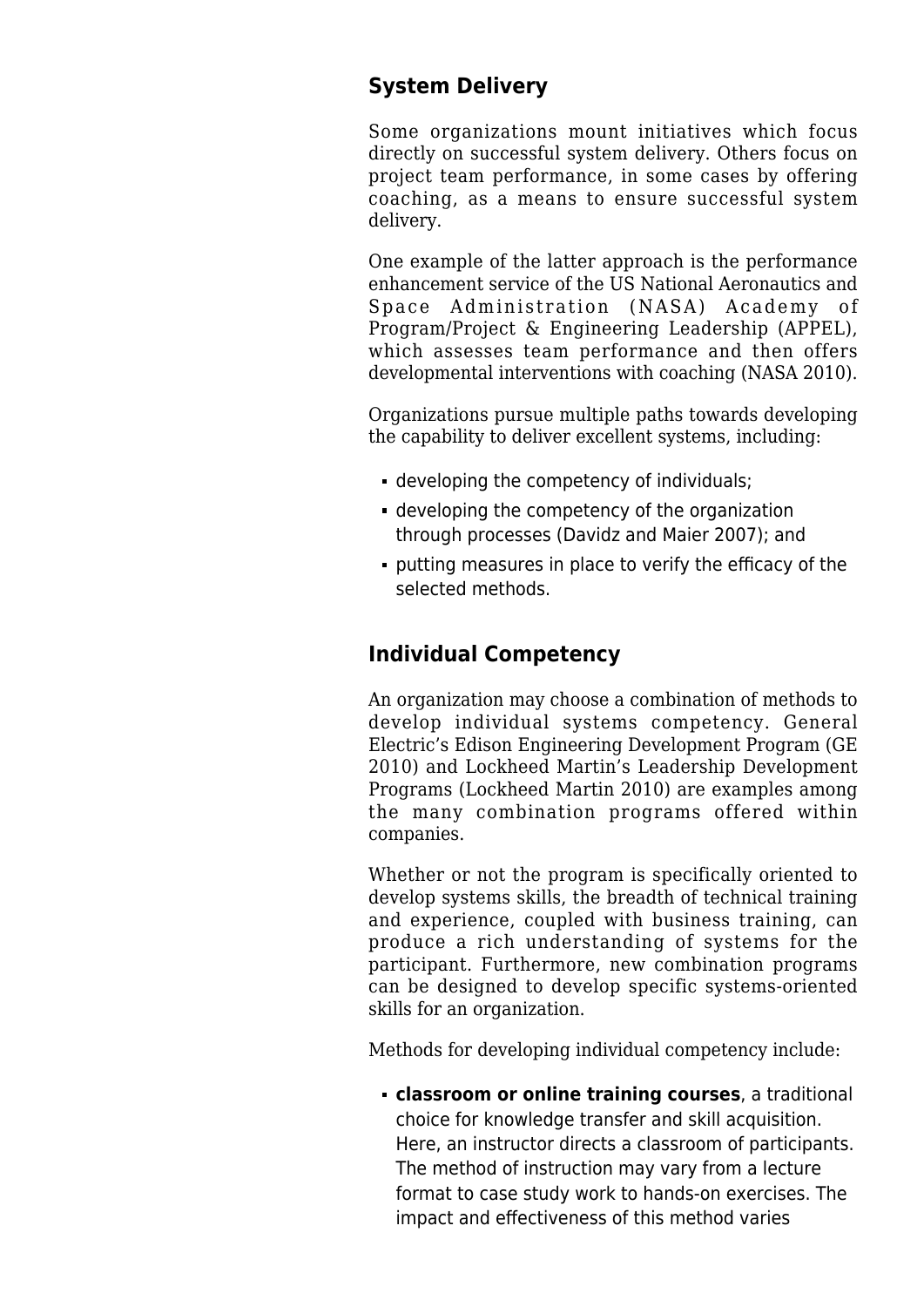considerably based on the skill of the instructor, the effort of the participants, the presentation of the material, the course content, the quality of the course design process, and the matching of the course material to organizational needs. These types of interventions may also be given online. Squires (2011) investigates the relationship between online pedagogy and student perceived learning of SE competencies.

- **job rotation**, where a participant rotates through a series of work assignments that cut across different aspects of the organization to gain broad experience in a relatively short time.
- **mentoring**, where a more experienced individual is paired with a protégé in a developmental relationship. Many organizations use mentoring, whose impact and effectiveness vary considerably. Success factors are the tenable pairing of individuals, and the provision of adequate time for mentoring.
- **hands-on experience**, where organizations provide for their engineers to get hands-on experience that they would otherwise lack. A research study by Davidz on enablers and barriers to the development of systems thinking showed that systems thinking is developed primarily by experiential learning (Davidz 2006; Davidz and Nightingale 2008, 1-14). As an example, some individuals found that working in a job that dealt with the full system, such as working in an integration and test environment, enabled development of systems thinking.
- **selecting individuals** who appear to have high potential and focusing on their development. Handselection may or may not be accompanied by the other identified methods.
- **formal education**, such as a university degree program. A growing number of SE degree programs are offered worldwide (Lasfer and Pyster 2011). Companies have also worked with local universities to set up customized educational programs for their employees. The company benefits because it can tailor the educational program to the unique needs of its business. In a certificate program, individuals receive a certificate for taking a specific set of courses, either at a university or as provided by the company. There are a growing number of certificate programs for developing systems competency.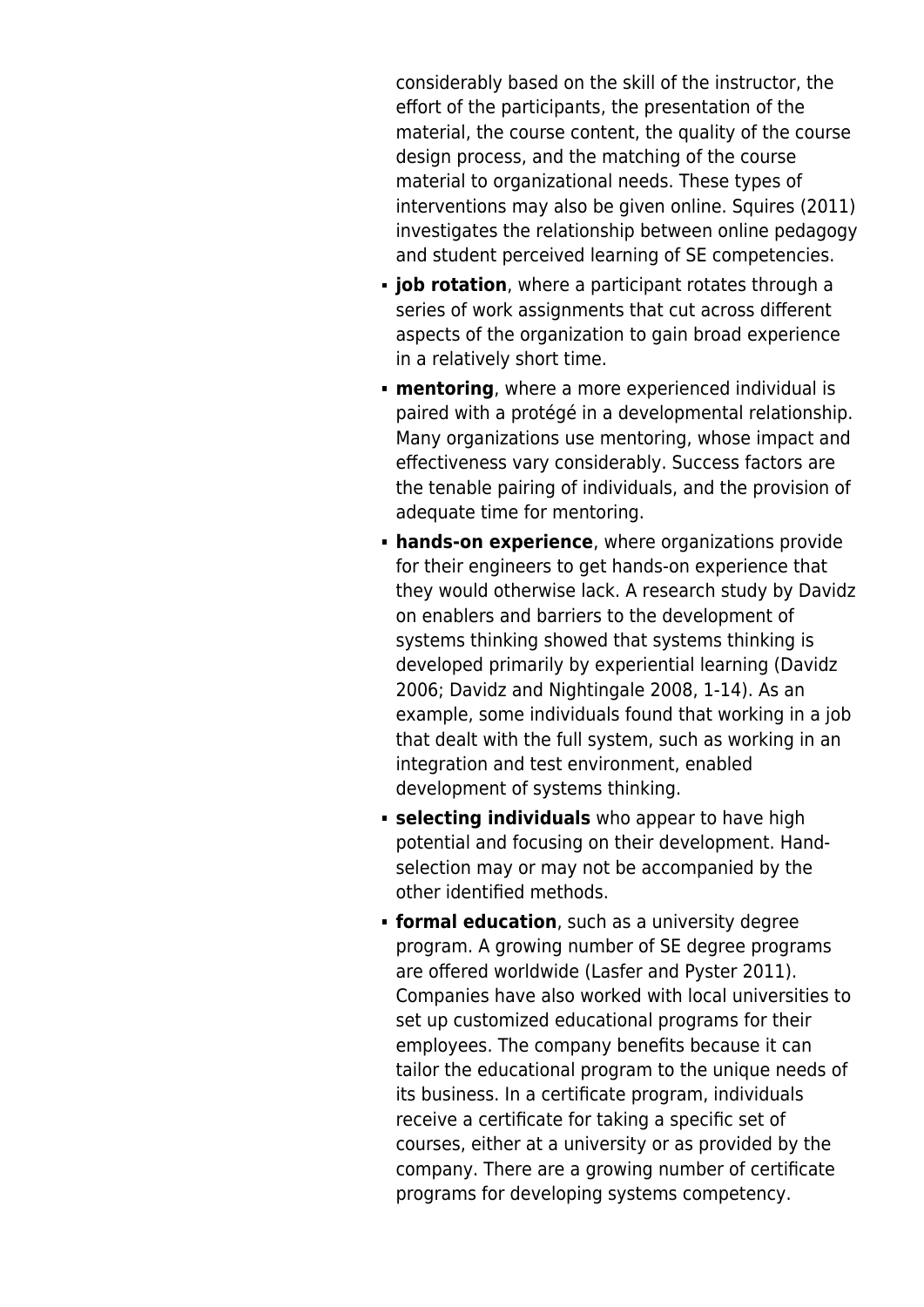#### **Individual Certification**

Organizations may seek to boost individual systems competency through certification programs. These can combine work experience, educational background, and training classes. Certifications are offered by local, national, and international professional bodies.

SE organizations may encourage employees to seek certification from the International Council on Systems Engineering (INCOSE 2011) or may use this type of certification as a filter (see **Filters**, below). In addition, many companies have developed their own internal certification measures. For example, the Aerospace Corporation has an Aerospace Systems Architecting and Engineering Certificate Program (ASAECP). (Gardner 2007.)

#### **Filters**

Another approach to developing individual competency is to select employees for systems roles based on certain characteristics, or filters. Before using a list of characteristics for filtering, an organization should critically examine:

- 1. how the list of individual characteristics was determined, and
- 2. how the characteristics identified enable the performance of a systems job.

Characteristics used as filters should:

- enable one to perform a systems job,
- be viewed as important to perform a systems job, or
- be necessary to perform a systems job.

A necessary characteristic is much stronger than an enabling one, and before filtering for certain traits, it is important to understand whether the characteristic is an enabler or a necessity.

Finally, it is important to understand the extent to which findings are generally applicable, since a list of characteristics that determine success in one organization may not be generalizable to another organization.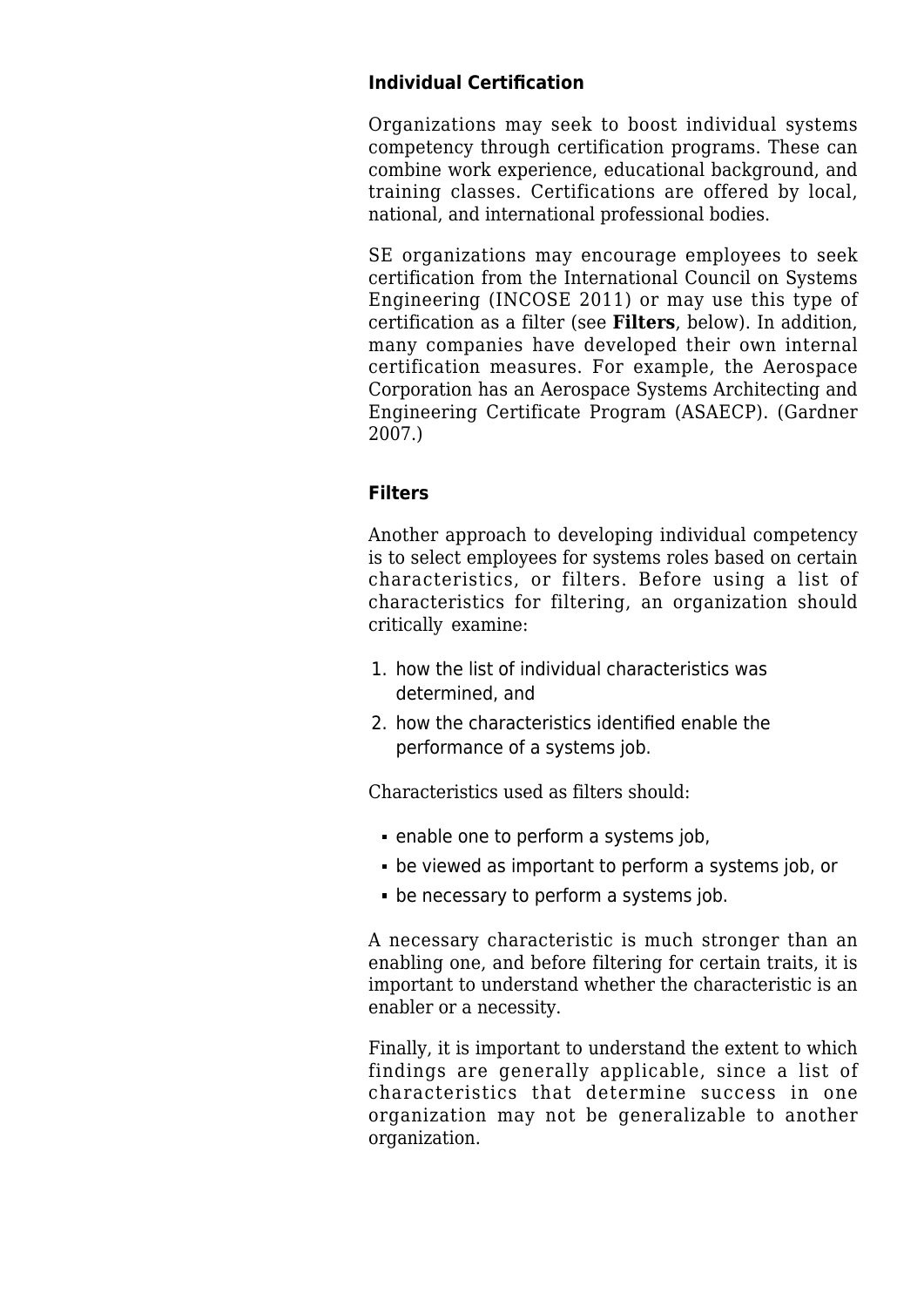# **Organizational Capability**

Once an organization has determined which SE capabilities are mission critical (see [Deciding on Desired](http://sandbox.sebokwiki.org/Deciding_on_Desired_Systems_Engineering_Capabilities_within_Businesses_and_Enterprises) [Systems Engineering Capabilities within Businesses and](http://sandbox.sebokwiki.org/Deciding_on_Desired_Systems_Engineering_Capabilities_within_Businesses_and_Enterprises) [Enterprises](http://sandbox.sebokwiki.org/Deciding_on_Desired_Systems_Engineering_Capabilities_within_Businesses_and_Enterprises)), there are many different ways in which an organization can seek to develop or improve these capabilities. Some approaches seen in the literature include the following:

- Organizations may choose to develop organizational systems capability through processes. One method organizations may choose is to pursue process improvement using an established framework. An example is the Capability Maturity Model® Integration (CMMI) process improvement approach (SEI 2010, 1).
- Concept maps graphical representations of engineering thought processes - have been shown to be an effective method of transferring knowledge from senior engineering personnel to junior engineering personnel (Kramer 2007, 26-29; Kramer 2005). These maps may provide a mechanism for increasing knowledge of the systems engineering population of an organization.
- An organization may also choose to develop organizational systems competencies by standardizing systems policies and procedures. An example from NASA is their NASA Systems Engineering Processes and Requirements (NASA 2007).
- Some organizations use a web portal to store and organize applicable systems engineering knowledge and processes, which assists in developing organizational systems competency. An example is the Mission Assurance Portal for the Aerospace Corporation (Roberts et al. 2007, 10-13).
- Another approach being considered in the community is the development of a rotating professor role, where the person would work at the company and then at a university to strengthen the link between academia and industry.
- Another approach is to alter organizational design to foster and mature a desired competency. For example, an organization that identifies competency in the area of reliability as critical to its SE success may develop a reliability group, which will help foster growth and improvement in reliability competencies.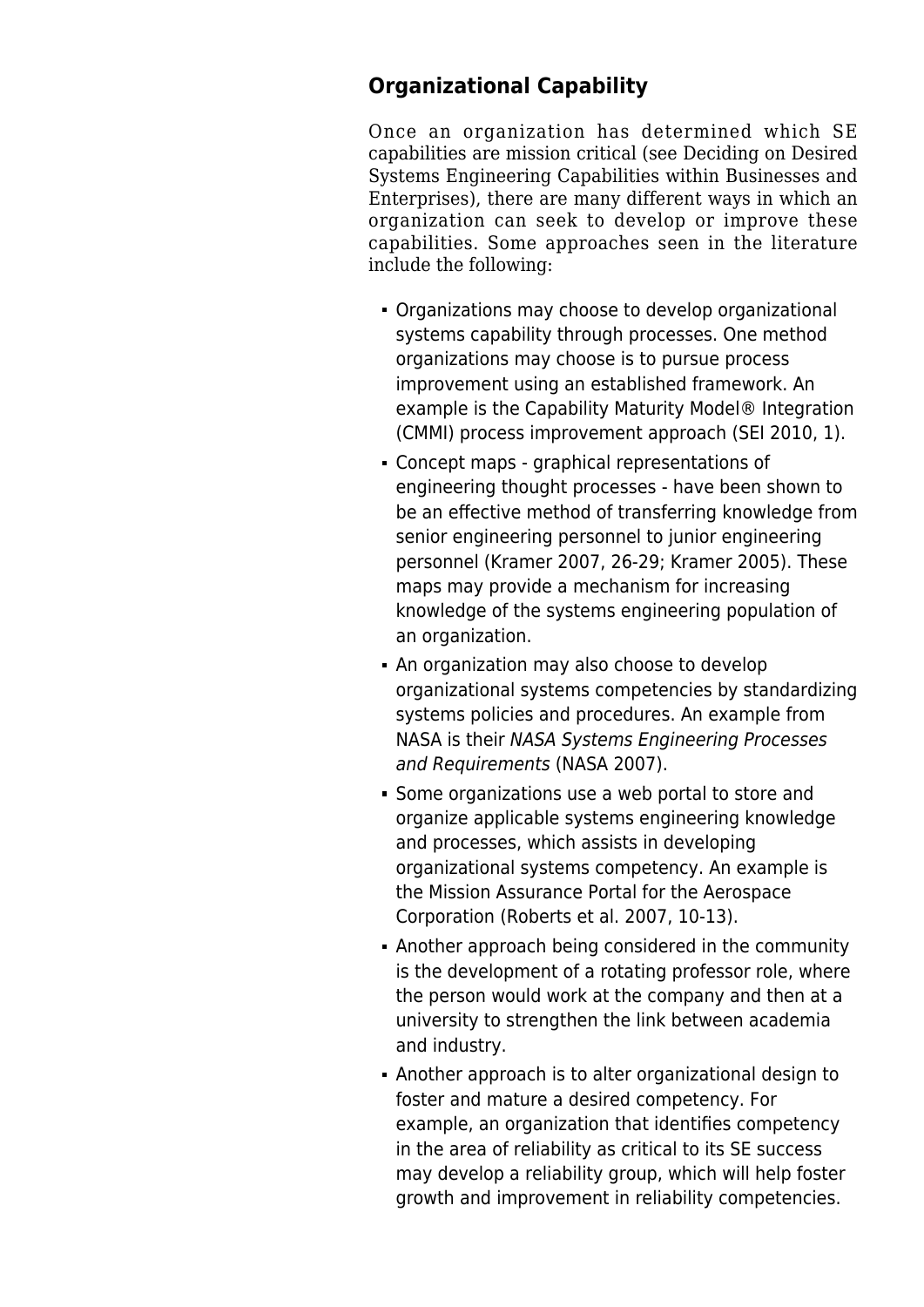#### **Organizational Certification**

Certification at the organizational level also exists and can be a means for ensuring competency. ISO certification is one example (ISO 2010). Before taking this approach, the organization should verify that the capabilities required by the certification are indeed the systems capabilities it seeks. For more on determining appropriate organizational capabilities, see [Deciding on](http://sandbox.sebokwiki.org/Deciding_on_Desired_Systems_Engineering_Capabilities_within_Businesses_and_Enterprises) [Desired Systems Engineering Capabilities within](http://sandbox.sebokwiki.org/Deciding_on_Desired_Systems_Engineering_Capabilities_within_Businesses_and_Enterprises) [Businesses and Enterprises.](http://sandbox.sebokwiki.org/Deciding_on_Desired_Systems_Engineering_Capabilities_within_Businesses_and_Enterprises)

#### **Repositioning the Product Life Cycle**

An organization may also choose to reposition its product life cycle philosophy to maintain system competency. For example, NASA has done this with its APPEL program (APPEL 2009).

Since the systems competencies of individuals are primarily developed through experiential learning, providing experiential learning opportunities is critical. Shortening the product life cycle is one way to ensure that individuals acquire the full range of desired competency sooner.

# **Maintaining Competency Plans**

An organization that has developed an SE competency plan should consider how to maintain it. How, and how often, will the competency plan be re-examined and updated? The maintenance process should account for the ongoing evolution of global contexts, business strategies, and the SEBoK. The process for assessing competencies and taking action to improve them must be part of the normal operations of the organization and should occur periodically.

# **References**

### **Works Cited**

Academy of Program/Project & Engineering Leadership (APPEL). 2009. [NASA's Systems Engineering](http://sandbox.sebokwiki.org/NASA%27s_Systems_Engineering_Competencies) [Competencies.](http://sandbox.sebokwiki.org/NASA%27s_Systems_Engineering_Competencies) Washington, D.C., USA: U.S. National Aeronautics and Space Association. Accessed on September 15, 2011. Available at [http://www.nasa.gov/offices/oce/appel/pm-development/p](http://www.nasa.gov/offices/oce/appel/pm-development/pm_se_competency_framework.html) m se competency framework.html.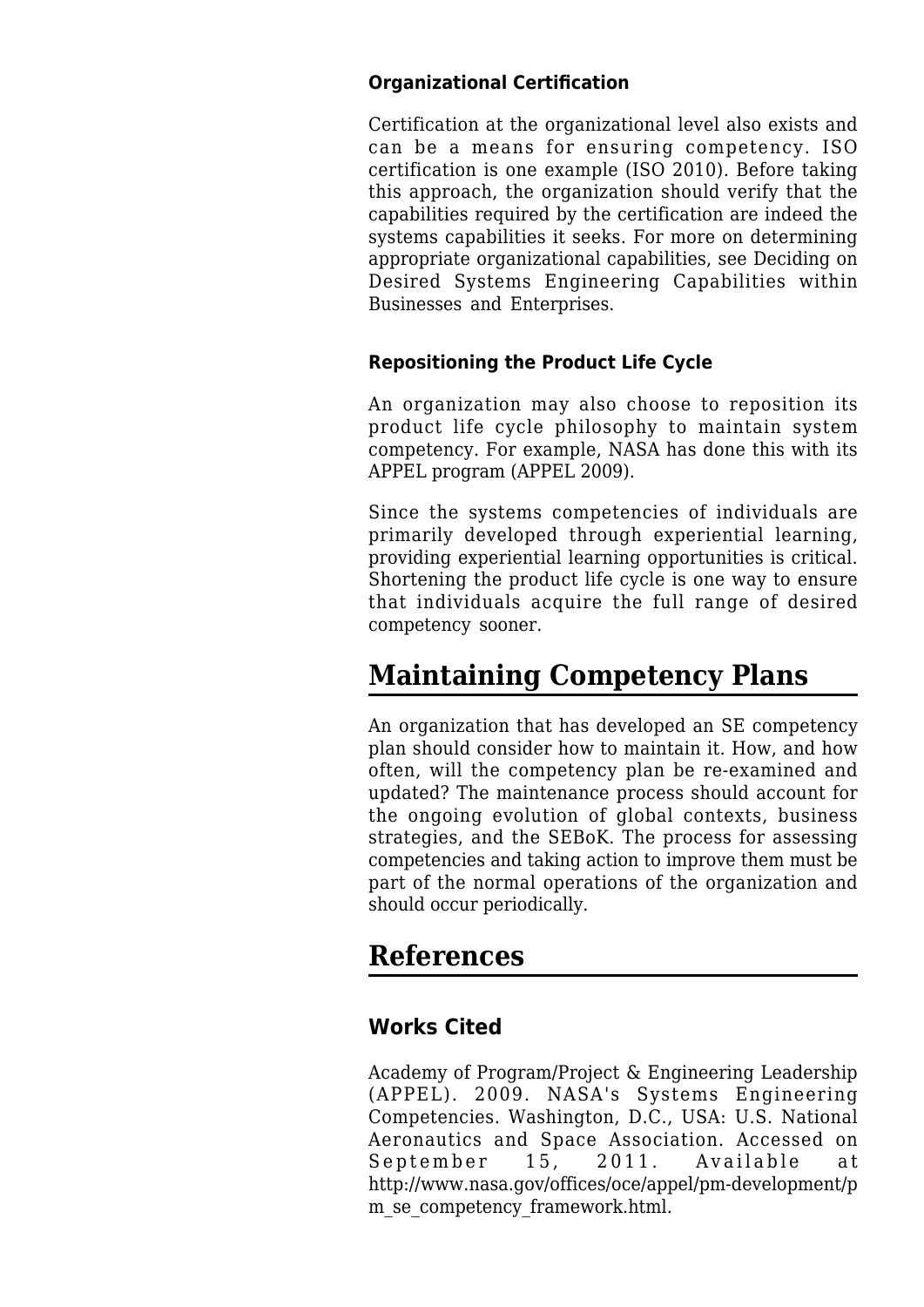Cowper, D., S. Bennison, R. Allen-Shalless, K. Barnwell, S. Brown, A. El Fatatry, J. Hooper, S. Hudson, L. Oliver, and A. Smith. 2005. *Systems Engineering Core Competencies Framework.* Folkestone, UK: International Council on Systems Engineering (INCOSE) UK Advisory Board (UKAB).

Davidz, H.L. and J. Martin. 2011. "[Defining a strategy for](http://sandbox.sebokwiki.org/Defining_a_Strategy_for_Development_of_Systems_Capability_in_the_Workforce) [development of systems capability in the workforce](http://sandbox.sebokwiki.org/Defining_a_Strategy_for_Development_of_Systems_Capability_in_the_Workforce)". *Systems Engineering*. 14(2): 141-143.

Davidz, H.L. and M.W. Maier. 2007. "[An integrated](http://sandbox.sebokwiki.org/An_Integrated_Approach_to_Developing_Systems_Professionals) [approach to developing systems professionals.](http://sandbox.sebokwiki.org/An_Integrated_Approach_to_Developing_Systems_Professionals)" Paper presented at the 17th Annual International Council on Systems Engineering (INCOSE) International Symposium, 24-28 June 2007. San Diego, CA, USA.

Davidz, H.L., and D. Nightingale. 2008. "Enabling systems thinking to accelerate the development of senior systems engineers." *Systems Engineering*. 11(1): 1-14.

Davidz, H.L. 2006. *Enabling Systems Thinking to Accelerate the Development of Senior Systems Engineers.* Dissertation. Massachusetts Institute of Technology (MIT), Cambridge, MA, USA.

Gardner, B. 2007. "A corporate approach to national security space education." *Crosslink,* the Aerospace Corporation Magazine of Advances in Aerospace Technology. 8(1) (Spring 2007):10-5. Accessed April 23, 2013. Available at: [http://aerospace.wpengine.netdna-cdn.com/wp-content/u](http://aerospace.wpengine.netdna-cdn.com/wp-content/uploads/crosslink/V8N1.pdf) [ploads/crosslink/V8N1.pdf.](http://aerospace.wpengine.netdna-cdn.com/wp-content/uploads/crosslink/V8N1.pdf)

GE. 2010. *Edison Engineering Development Program (EEDP) in General Electric.* Accessed on September 15, 2011. Available at [http://www.gecareers.com/GECAREERS/jsp/us/studentO](http://www.gecareers.com/GECAREERS/jsp/us/studentOpportunities/leadershipPrograms/eng_program_guide.jsp) [pportunities/leadershipPrograms/eng\\_program\\_guide.jsp](http://www.gecareers.com/GECAREERS/jsp/us/studentOpportunities/leadershipPrograms/eng_program_guide.jsp) .

INCOSE. 2010. *[Systems Engineering Competencies](http://sandbox.sebokwiki.org/Systems_Engineering_Competencies_Framework_2010-0205) [Framework 2010-0205](http://sandbox.sebokwiki.org/Systems_Engineering_Competencies_Framework_2010-0205).* San Diego, CA, USA: International Council on Systems Engineering (INCOSE), INCOSE-TP-2010-003.

INCOSE. 2011. "Systems Engineering Professional Certification." In *International Council on Systems Engineering* online. Accessed April 13, 2015. Available at: [http://www.incose.org/certification/.](http://www.incose.org/certification/)

Kramer, M.J. 2007. "Can concept maps bridge the engineering gap?" *Crosslink*, the Aerospace Corporation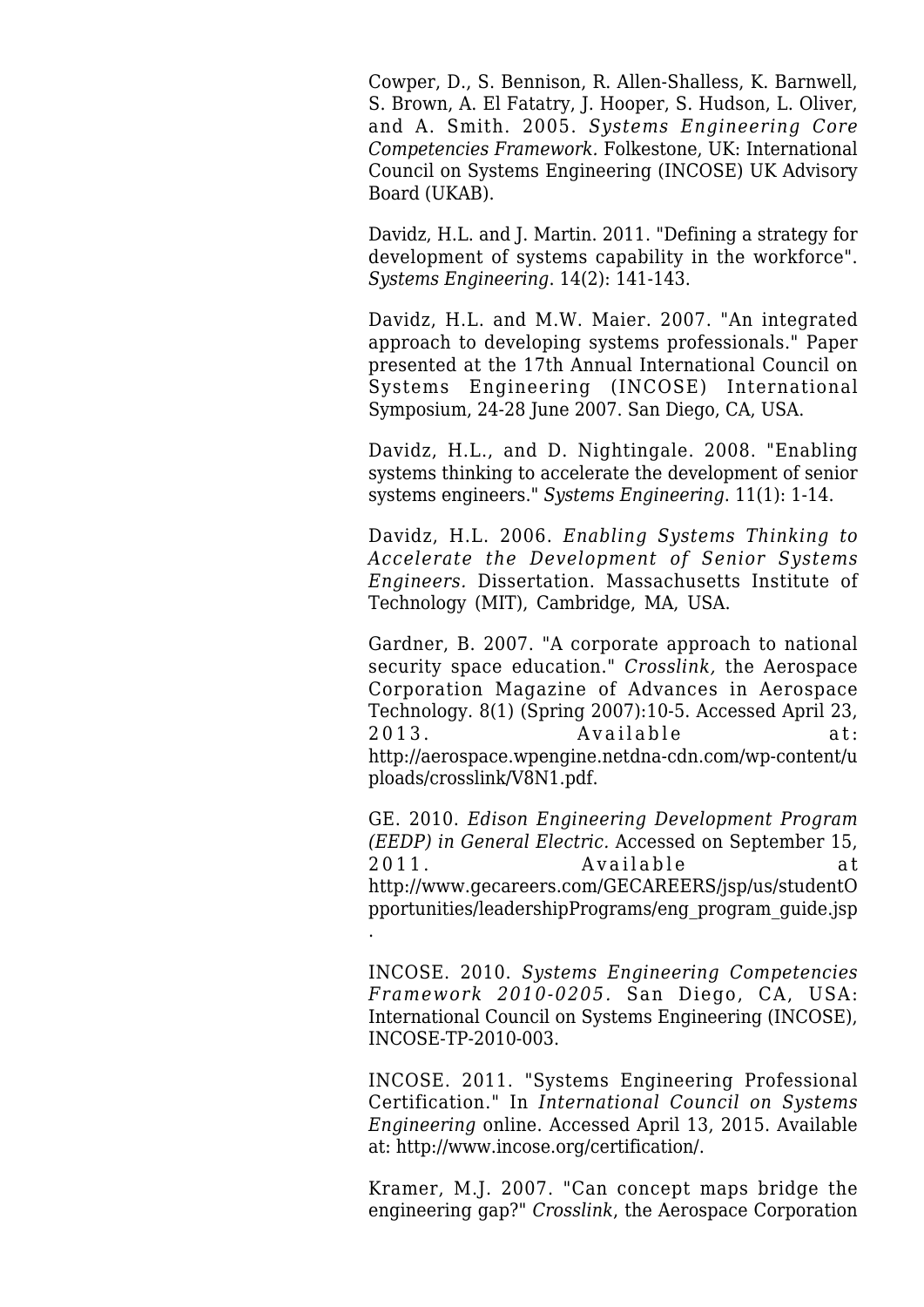Magazine of Advances in Aerospace Technology. 8(1) (Spring 2007): 26-9. Accessed April 23, 2013. Available at:

[http://aerospace.wpengine.netdna-cdn.com/wp-content/u](http://aerospace.wpengine.netdna-cdn.com/wp-content/uploads/crosslink/V8N1.pdf) [ploads/crosslink/V8N1.pdf.](http://aerospace.wpengine.netdna-cdn.com/wp-content/uploads/crosslink/V8N1.pdf)

Kramer, M.J. 2005. *Using Concept Maps for Knowledge Acquisition in Satellite Design: Translating 'Statement of Requirements on Orbit' to 'Design Requirements.* Dissertation. Ft. Lauderdale, FL, USA: Graduate School of Computer and Information Sciences, Nova Southeastern University.

Lasfer, K. and A. Pyster. 2011. "The growth of systems engineering graduate programs in the United States." Paper presented at Conference on Systems Engineering Research, 15-16 April 2011. Los Angeles, CA, USA.

Lockheed Martin. 2010. *Training and Leadership Development Programs for College Applicants in Lockheed Martin Corporation.* Bethesda, MD, USA. Accessed on August 30, 2012. Available at [http://www.lockheedmartinjobs.com/leadership-develop](http://www.lockheedmartinjobs.com/leadership-development-program.asp) [ment-program.asp.](http://www.lockheedmartinjobs.com/leadership-development-program.asp)

NASA. 2010. *Academy of Program/Project & Engineering Leadership (APPEL): Project Life Cycle Support in U.S. National Aeronautics and Space Administration (NASA).* Washington, D.C., USA: U.S. National Air and Space Administration (NASA). Accessed on September 15, 2011. Available at [http://www.nasa.gov/offices/oce/appel/performance/lifec](http://www.nasa.gov/offices/oce/appel/performance/lifecycle/161.html) [ycle/161.html](http://www.nasa.gov/offices/oce/appel/performance/lifecycle/161.html).

NASA. 2007. *NASA Procedural Requirements: NASA Systems Engineering Processes and Requirements*. Washington, D.C., USA: U.S. National Aeronautics and Space Administration (NASA). NPR 7123.1A.

Roberts, J., B. Simpson, and S. Guarro. 2007. "A mission assurance toolbox." *Crosslink*, the Aerospace Corporation Magazine of Advances in Aerospace Technology. 8(2) (Fall 2007): 10-13.

SEI. 2007. *Capability Maturity Model Integrated (CMMI) for Development*, version 1.2, Measurement and Analysis Process Area. Pittsburgh, PA, USA: Software Engineering Institute (SEI)/Carnegie Mellon University (CMU).

Squires, A. 2011. *Investigating the Relationship between Online Pedagogy and Student Perceived Learning of Systems Engineering Competencies*. Dissertation.